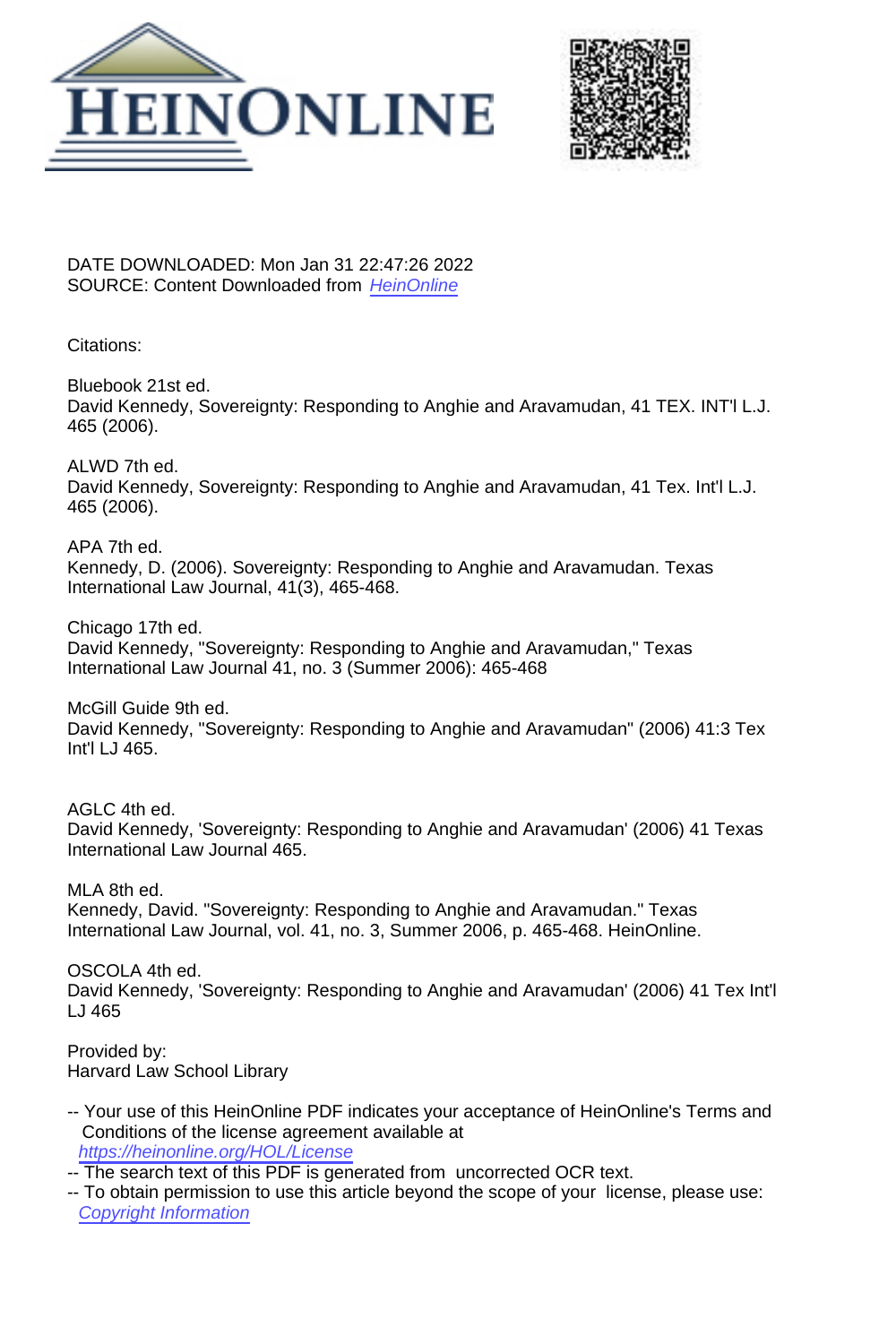## **Sovereignty: Responding to Anghie and Aravamudan**

## DAVID KENNEDY<sup>†</sup>

These are two fantastically interesting papers, rich and parallel in many ways, with lots of intricate differences between them. If we had infinite time behind a veil of ignorance, we could discuss them at good length.

There is a parallel already in the conversation this morning in which we could say the general ideas that Florian Hoffman put forward methodologically in the last panel were to Balakrishnan Rajagopal's comments, as Srinivas Aravamudan's paper is to Antony Anghie's comments. They are parallel projects in many methodological ways, but they differ in relatively similar ways.

Rather than go into all the internal nitty-gritty, I thought I would put a couple of questions on the table that we might find it useful to talk about: a set of questions that look back, and a set of questions that look forward.

First, why are we interested in sovereignty in the first place? What's this about? Sovereignty, we could say, is the word that we use to describe how we are governed. Where power is: who is on the top, who is on the bottom; who is on the inside, who is on the outside; who gets to decide; what do they get to decide about; how much public capacity is available; who can contest what. Those things are the forms that politics takes in some particular form, in some particular moment.

Both of these papers advance the thesis that it changes over time; that the way the globe organizes politics is different in the sixteenth century than it is in the nineteenth century than it is in the twentieth century, which is quite useful because we might be able to change it in the twenty-first century. If, for no other reason, we might be wanting to think: "Well, how are we going to organize politics in the globe?"

Now, they differ in their description of how it got started and where the periods begin and end. And they differ in whether the form of global politics was forged in the colonial encounter in a political project, or forged in a moment of ideas: Hobbes brought it up. But if these things are a form of politics for the whole globe, both need to be thought up and they need to get made.

So, somehow, in some time, they thought up a way of organizing the whole world into some set of nation-states where everybody would be a citizen of a nation-state. Politics would be conducted either inside nation-states or between them. And in a very different way, religions would be internalized, cultures would be national, and so forth. That took two hundred years to think up and two hundred years to make real in the world as a form of understanding how things got going.

Both of these papers are concerned with finding the diabolical aspects of that organizational scheme, and how those diabolical aspects were somehow present at the creation. Either in the internal splitting of the idea or in the forms of power relations that were present when Columbus sends back this astonishing letter.

t Manley **0.** Hudson Professor of Law, Harvard University Law School and Director of the European Law Research Center in Cambridge, Massachusetts.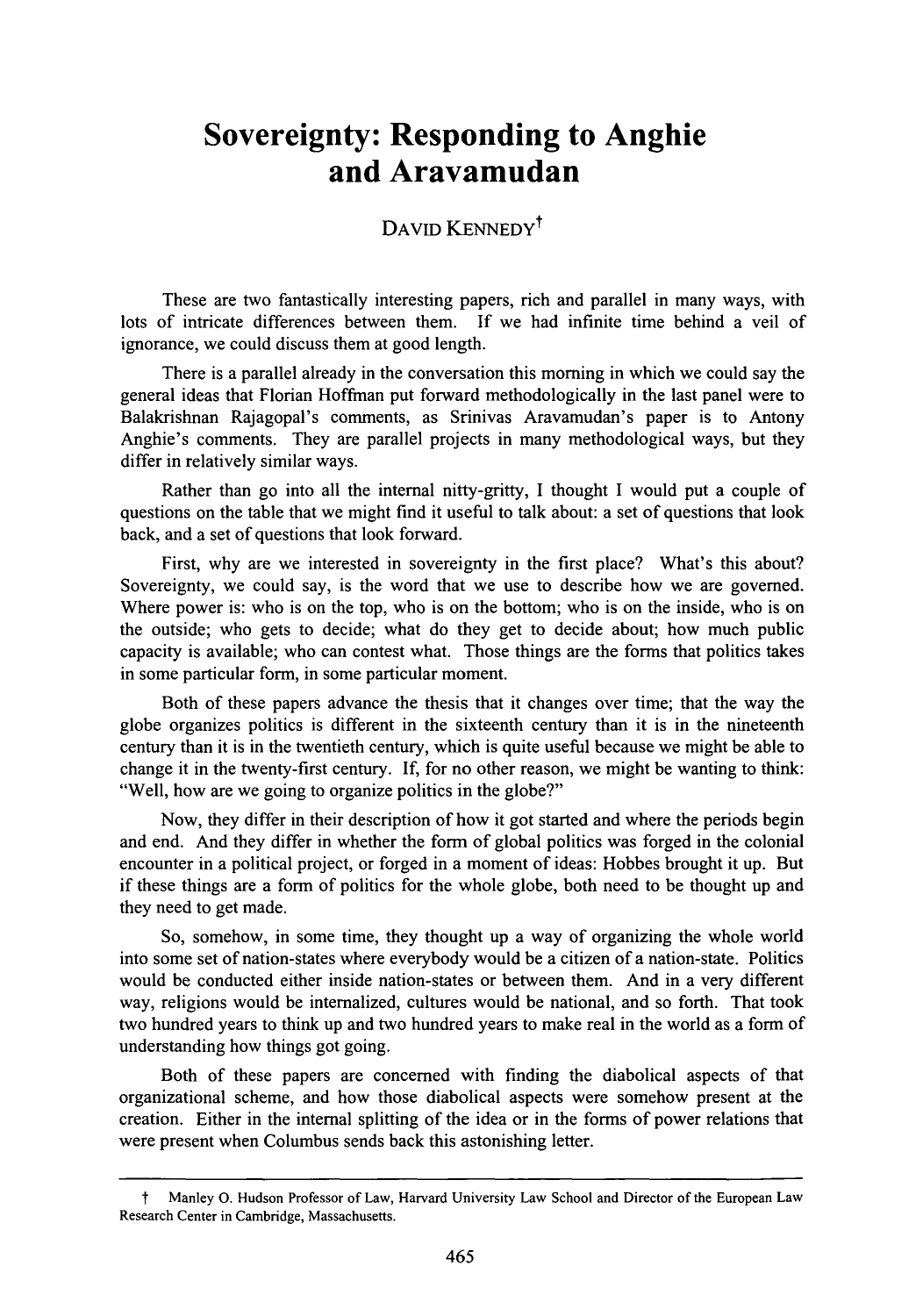And both papers suggest that something happened in the twentieth century to break that up but not destroy it. So in the twentieth century, the system of nation-states, each absolute within its sphere, fell apart but not in ways that were altogether good.

So the League of Nations that Tony Anghie describes talks about a new form of political life that has more social dimensions. It has a kind of friendlier face. It is much more a question of more-or-less than on-or-off. It is progress towards becoming a sovereign. It is not that you are civilized or uncivilized. Now we have a kind of trajectory. You could get more civilized as things went along.

It is all much more a question of administering the social and economic side of life than deciding the political culture. And I think that is also something that Srinivas Aravamudan was contemplating when he describes the new Foucaultian governmentality. There was this way of organized politics in the nineteenth century. It was fundamentally transformed in the twentieth, yet some problems remain.

So here are the questions looking back at that—whether one emphasizes it in a sort of more materialist way, the way Tony Anghie does, or a more idealist way, the way Srinivas Aravamudan does--was there a logic to it? Do these things have a logic? Is it an iron cage? How bad is it, really? Can we get out of it? Are we just in a moment of a funk waiting for the next thing to happen? Or are we in some long, four hundred year diabolical prison, in which actually the form of policy is: you can change it but you can't get rid of it. You can relativize it, but that doesn't help. And what is the significance looking back on the differences within the idea? Is that the key to unlocking it? Or is that the thing that really makes it terrible? So when we look back on the history of these moments, how stuck are we?

That would be my first set of questions.

But the real questions that I'm much more interested in are: I don't think we're that stuck. So I actually think one of the things we learn from both your papers is that new modes of global political life come undone across some number of years and new ones are invented. And let's imagine that we're at a moment of the undoing of one, and we're waiting—it may not happen in our lifetimes—to find out what the next one will be that will be consolidated. What are we for? So what form of global political life, what form of sovereignty would we like to see thought up and then made real?

So I would say I have a couple of ideas that I would put on the table. I would like to see a form of sovereignty in which the capacity to articulate and defend heterogeneity was high. And that might mean the nation-state could be the vehicle. Cities could be the vehicle for that. But I'm for a system emphasizing insides rather than outsides. Now, that needs to be figured out how you want to organize that, but I don't want the collapse of identity into some global thing. I want the capacity for experimentation, difference, and heterogeneity to survive.

Do you think that's a good idea? Bad idea? When we make up sovereignty for the twenty-first century, is that going to be just some new colonial thing or what?

Secondly, I would like to see a global political culture with lots more social inclusion among and across cultures. Well, how are we going to do that? People should be able to vote in different countries. People should, instead of being citizens of one country, get born with a passport and a lifetime once-only visa. I don't know what, but what are the forms of sovereignty that you're imaging as able to be more inclusive and more defensive of real heterogeneity than the colonial one that you're criticizing?

And finally, where is the space for political life that you want? One way to think about that is who can contest what in what form, and who gets to participate, and so forth.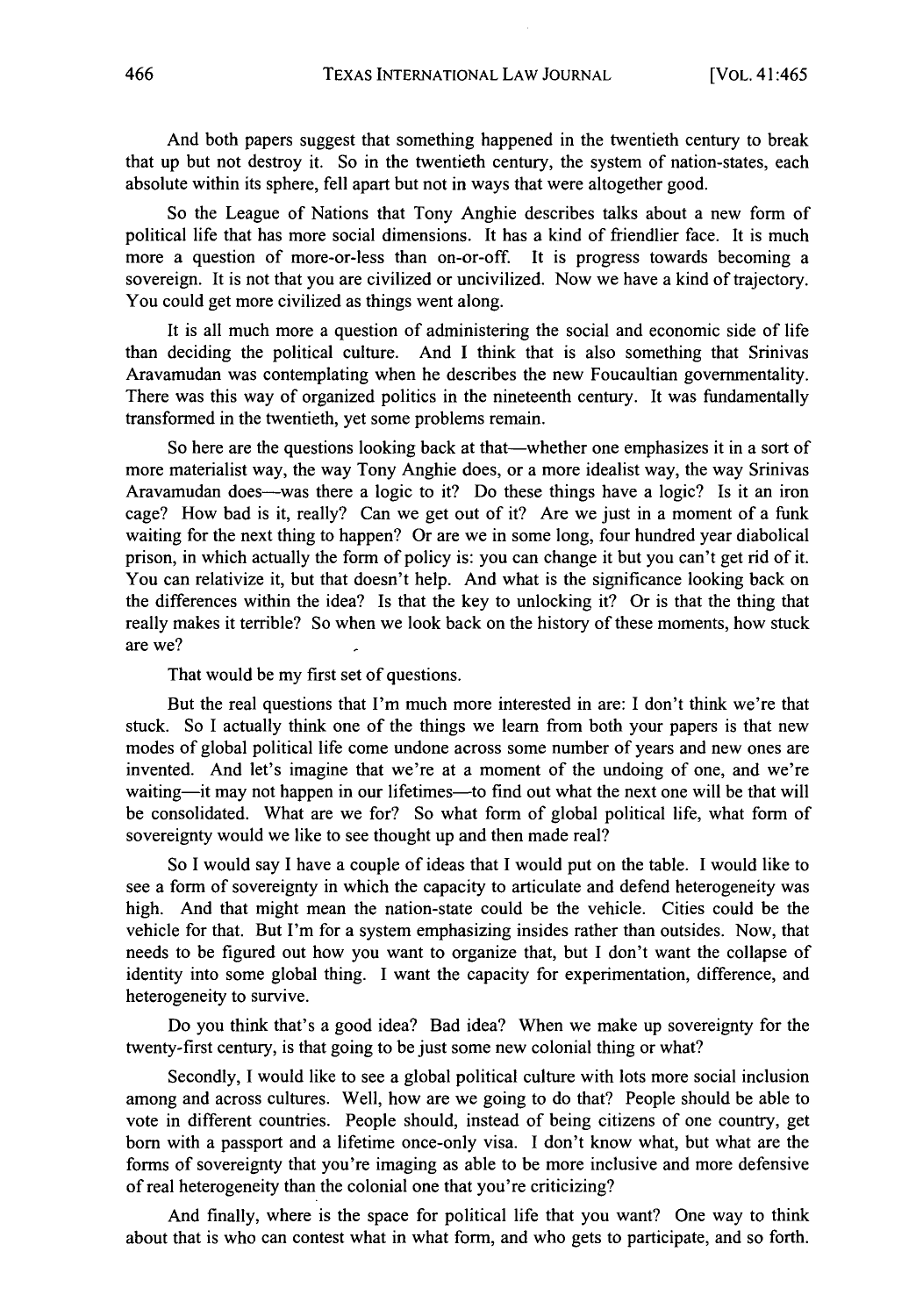But neither of you are constitutionalists in that way; you're both a little bit more in the decisionist tradition, as Srinivas would call it.

My sense of framing the issue would be: I would like to see a sovereignty that encouraged the experience of responsible decisions by individuals for one another. So I would like to see us construct an institutional framework and spread—through hegemonic projects of imperial domination-the capacity for people to experience responsible human freedom about the arrangements of the states in their social life. And I am actually in favor of that, not just for myself, but for everybody.

So I want to build a new, global, sovereign world in which more people have the experience that they are not being driven by the system, or their ideology, or whatever, but they are free to decide.

Well, what are you guys for? In the alternative to this iron cage that got put in place from Hobbes through the colonial world up to now, I don't think that we're going to escape it in the sense of escaping the power of domination, which seems to be the bad guy of Tony Anghie's story. Or the need for an organizing idea that will be incoherent, which seems to be the bad guy of Srinivas Aravamudan's story. I believe we have domination and incoherence with us forever. But I still think we can organize our political world in different ways in different centuries, and I could be for some of them and against others.

So one thing that I think all the papers share is a sense that completing the project of following international law and human rights, and so forth, is not the answer. Maybe it's better than not doing that within a particular context; maybe it provides some focus for resistance. But if we're thinking about what kind of political life we want to have, and what should be the role of international law and international legal thinking in political philosophizing in making it, we're not saying that the highest form, or even a particularly good form, is the form achieved by international law, the Atlantic Charter, human rights. So I think Tony Anghie's comment at the beginning—that is something that seems to me is shared among all of us.

Now the question is: which parts of that need to be blown up in order to get some forward movement at the level of ideas and also at the level of institutional structures?

We've got somebody with a story about the institutional structures of colonial rule and then we have somebody with a story about the development of political theory. And then we have me saying, "What are we going to do?" It is very hard to have that kind of a conversation and that's what the Rapoport Center is great at. Let me give you a model of how that works.

It seems to me that you say, "Well, there's something that you find out of your work in political theory-that just being represented is not the whole way to figure out how to get people to participate." And then you think, "Wow." That reminds me of something in Tony's work: where just turning all of these uncivilized cultures into people who could be represented in the League of Nations through self-determination turned out not to be a form of freedom, but a form of locking everybody up in a third world state.

Now, I don't know those are logically connected, but they remind me of each other in some way. And then I think, "All right, now what that says to me," as a constitutional guy, "is that many of the ways in which we think about how to solve the problem of global politics is by improving our global constitution." Maybe I'm not thinking about this in a creative enough way because I was just thinking, "how do we get more people at the table? How we do have more inclusion? How do we get more rights? How do we get more participation?"